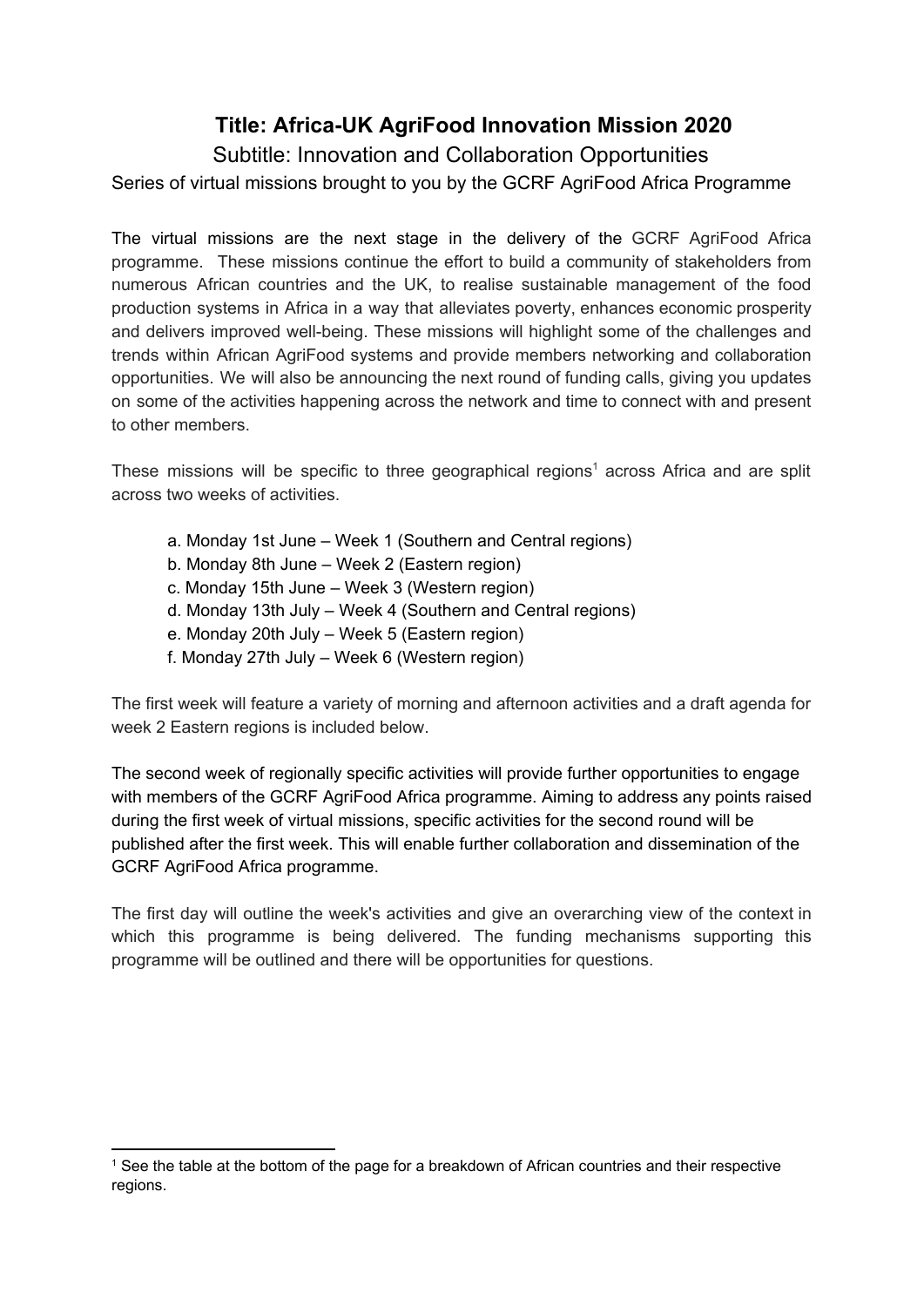#### **Monday AM Programme Overview**

10.05 – 10.15: Welcome and overview, Jayne Brookman, AgriFood Specialist, KTN 10.15 – 10.25: Project overview and funding, Kathryn Miller, Innovation Lead, Innovate UK 10.25 – 10.35: Keynote speaker, Susie Kitchens, British Deputy High Commissioner for Kenya 10.35 – 10.45: Regional economic and sector description, Prof William Otim-Nape, AFRII 10.45 – 11.15: Q&A

# **Monday PM Funding mechanisms**

14.05 – 14.15: Innovation Awards, Debbie Tully, Knowledge Transfer Manager, KTN 14.15 – 14.25: Agri-Tech Catalyst 10, Kathryn Miller, Innovation Lead, Innovate UK 14.25 - 14.35: Knowledge Transfer Partnerships, Richard Lamb, Programme Manager for Knowledge Transfer Partnerships, Innovate UK 14.35 – 14.45: Q&A

Tuesdays sessions will address some of the challenges and opportunities for growth in specific countries and provide some areas of future development. The afternoon session will provide the first formal networking event of this programme.

## **Tuesday AM Profiles**

10.05 – 10.20: Insights from a manufacturer and supplier of biorational pest control technologies, Nayem Hassan, Managing Director, Russell Bio Solutions Ltd 10.20 – 10.35: Intra-African Agricultural Trade: why doesn't Africa feed itself?, Ben Bennett, Deputy Director, Natural Resources Institute, University of Greenwich 10.35 – 10.50: Overview of the Financial options open to AgriFood producers in Eastern Africa, Rishi Raithatha, Insights Manager, GSMA AgriTech programme 10.50 – 11.00: Q&A

## **Tuesday PM Networking event**

14.05 – 14.45: Online networking event where attendees can book slots to speak and interact with each other.

Wednesday activities will focus on previous experiences and innovative ideas from UK-based stakeholders, highlighting opportunities for future collaboration. There will be presentations from UK academics, businesses, and a range of short pitches of key case studies.

## **Wednesday AM Showcasing the UK**

10.05 – 10.15: Academic landscape in the UK, Tim Messeder, Knowledge Transfer Manager, KTN 10.15 – 10.25: The UKs Agri-Tech centres, Ian Cox, Innovation Lead, Agri-Tech Centres, and Mark Young, CIEL Livestock 10.25 – 10.35: Experiences from an innovative sweet potato manufacturer, Perez Ochieng, CEO, Sacoma Foods 10.35 – 11.00 Q&A

## **Wednesday PM Pitches**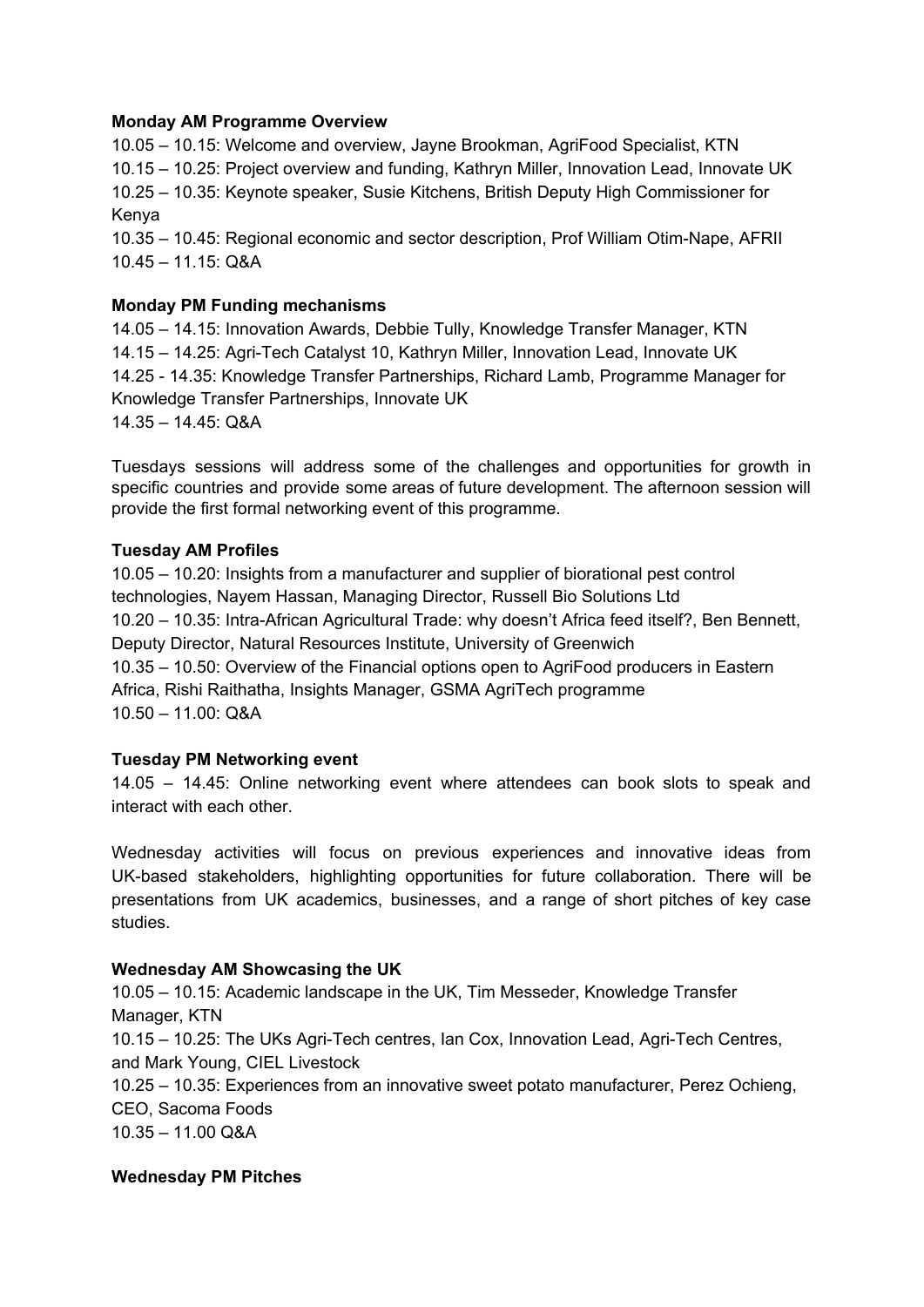14.05 – 14.45: Pitch Competition

An opportunity to vote and participate in an online competition, with the winner selected by you and showcased across the KTNs online profile.

Thursday sessions will highlight innovation and previous experiences from African stakeholders. The day will include presentations from academics and different-sized businesses, contributing towards building a network to facilitate future collaborations.

#### **Thursday AM Showcasing Africa**

10.05 – 10.15: Academic landscape in Kenya, Professor Izael Da Silva, Deputy Vice-Chancellor - Research and Innovation, Strathmore University 10.15 – 10.25: Project Case Study - Powered by Climate Edge, Gabriel Bruckner, Lead

Designer, Climate Edge Limited

10.25 – 10.35: Insights from an East African agronomy and laboratory advisory services company, Jeremy Cordingley, CropNuts

10.35 – 10.45: Experiences from a supply chain company based in Kenya, Nicholas Ambanya, Chief Production Officer, Twiga 10.45 – 11.00: Q&A

The last day will include a platform for online networking, giving an opportunity to engage with different stakeholders and explore potential collaborations. There will be time for questions and future actions will be discussed.

#### **Friday AM Networking and Panel session**

10.05 - 10.40: Online networking event

10.40 - 11.00: Short break

11.00 - 11.30: Panel Q&A session and next steps

#### **Panel:**

Mike Shaw, Managing Director at Wellspring Calum Murray, Head of Agriculture and Food at Innovate UK Professor Izael Da Silva, Deputy Vice-Chancellor - Research and Innovation, Strathmore **University** Nicholas Ambanya, Chief Production Officer, Twiga Tristan Eagling, Regional Technical Adviser on Science, Technology and Innovation (East Africa) at DFID

**Chair:**

Jayne Brookman, AgriFood Specialist, KTN

We understand that unreliable internet connectivity can prohibit engagement, and so we will make all sessions available on YouTube and Facebook after the live event. Additionally, the event will be live streamed to ease internet connectivity issues. Audience participation will be encouraged through chat functionality and email. Live and submitted questions will be answered live. Pre-recorded pitches and presentations will be used to curtail connectivity issues, but some segments will be live to provide a more engaging experience for participants.